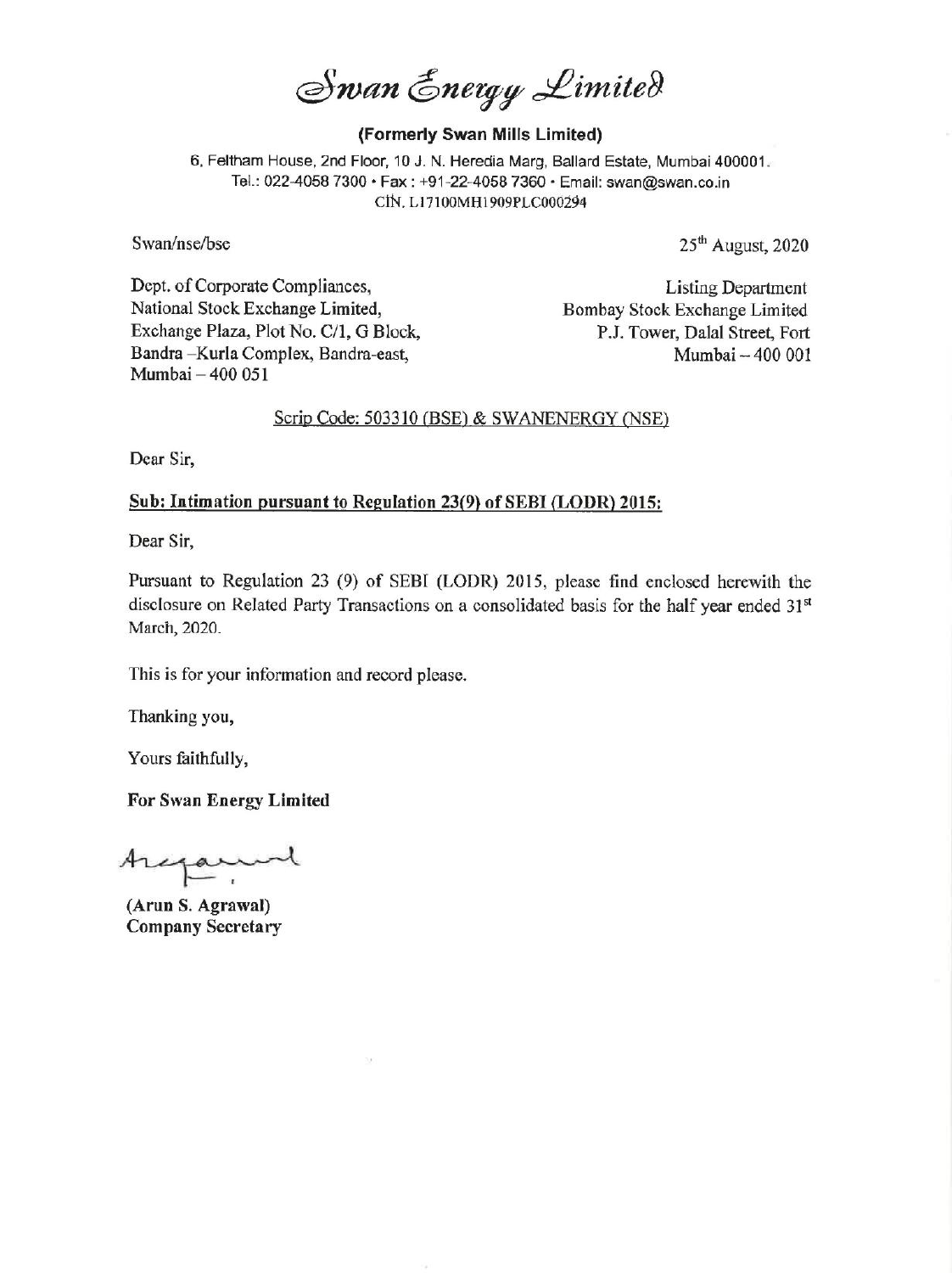# Swan Energy Limited

# Notes to the Consolidated Financial Statement for year ended March 31, 2020 **an Energy Limited<br>
Solution Consolidated Financial Statement for your Related Party Disclosures, as required by Ind Astrophon Construction Construction Construction Construction Construction Construction Construction Cons**

40 Related Party Disclosures, as required by Ind AS 24 are given below:

|                 | an Energy Limited                                                                                      |                                           |
|-----------------|--------------------------------------------------------------------------------------------------------|-------------------------------------------|
|                 | tes to the Consolidated Financial Statement for year ended March 31, 2020                              |                                           |
|                 | Related Party Disclosures, as required by Ind AS 24 are given below:<br><b>List of Related Parties</b> |                                           |
|                 | Name of the parties                                                                                    | Relationship                              |
| ï)              | Mr.Navinbhai C. Dave - Chairman                                                                        |                                           |
| ii)             | Mr. Nikhil V. Merchant - Managing Director                                                             |                                           |
| iii)            | Mr. Paresh V. Merchant - Executive Director                                                            |                                           |
| iv)             | Mr. Padmanabhan Sugavanam - Director                                                                   | Key Management Personnel                  |
| v)              | Mr.Chetan Selarka - Chief Financial Officer                                                            |                                           |
| vi)             | Mr.Arun Agarwal - Company Secretary                                                                    |                                           |
| vii)            | Mr. Bhavik N. Merchant                                                                                 |                                           |
| viil)           | Mr. Vivek P. Merchant                                                                                  | Relative of Key Management Personnel      |
| ix)             | Good Earth Commodities (India) Private Limited                                                         |                                           |
| x)              | Feltham Trading Pvt Ltd                                                                                |                                           |
| xi)             | Ami Tech (India) Private Limited                                                                       |                                           |
| xii)            | Altamount Estates Private Limited                                                                      |                                           |
| xiii)           | Swan Constructions Private Limited                                                                     |                                           |
| xi(v)           | Dave Impex India Pvt. Ltd                                                                              | Enterprise over which Key Management      |
| xv)             | V N M Associates                                                                                       | Personnel is able to exercise significant |
| xvi)            | Swan Engitech Works Pvt. Ltd.                                                                          | influence                                 |
| Sr No.<br>xvii) | Swan Realtors Pvt. Ltd.                                                                                |                                           |
| xviii)          | Swan International Limited                                                                             |                                           |
| xix)            | Gazdar Bandh Developers Private Limited                                                                |                                           |
| xx)             | Sadavir Trading Private Limited<br>Gujarat Maritime Board ('GMB")                                      |                                           |

### A List of Related Parties

# For SWAN ENERGY LIMITED

Arejam COMPANY SECRETARY